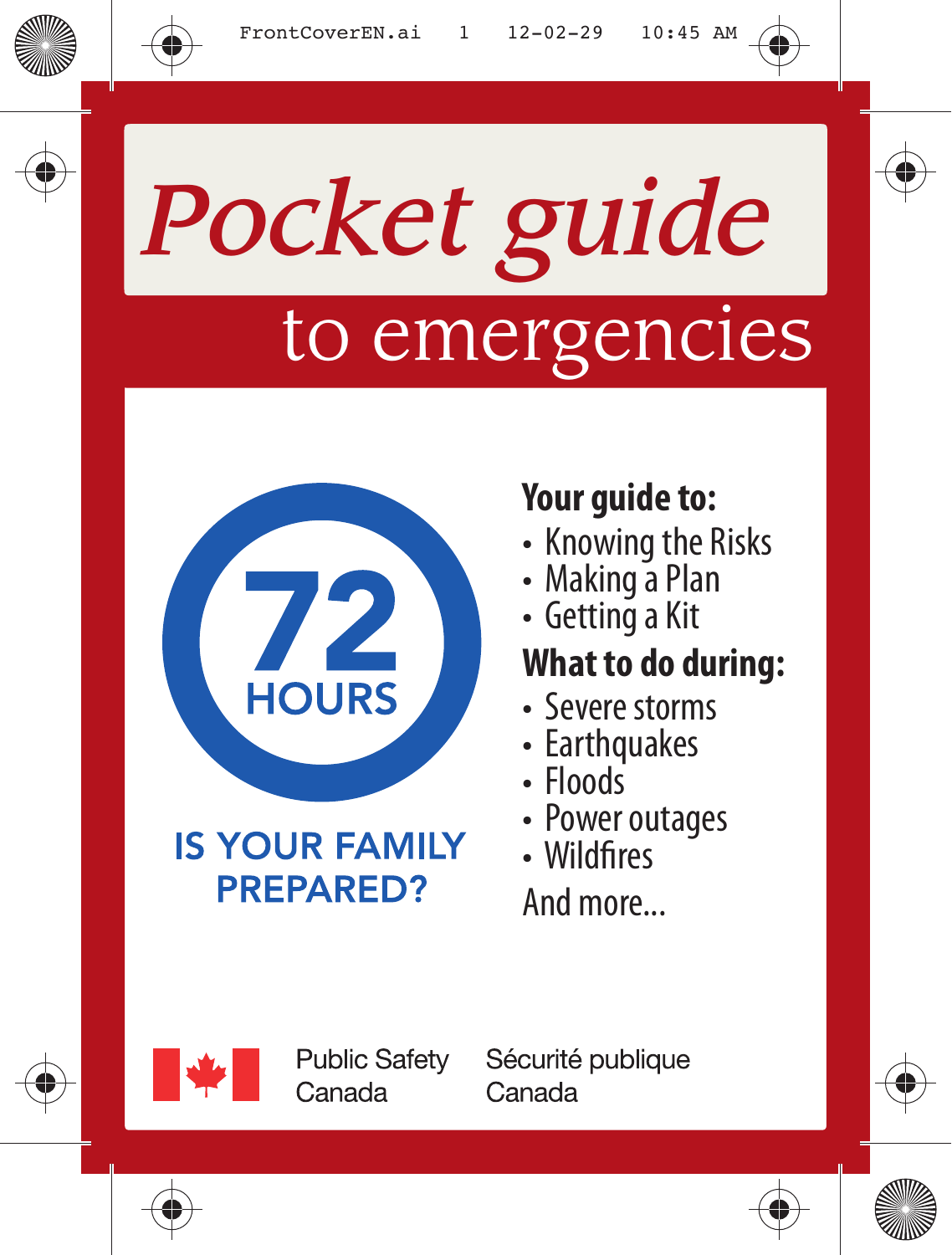### *Chemical, Biological, Radiological or Nuclear (CBRN) Incident*

*Earthquakes*

**If you are inside:**

- Stay away from windows and shelves with • Be prepared for aftershocks. • Stay calm. Help others if you are able.
	- Place a HELP sign in your window if you need assistance and call 9-1-1.
	- Do not light matches or turn on light switches. Any flame or spark can cause an explosion if there are gas leaks.
	- Exit your home and check for damage. If you suspect the structure is unsafe, or there is a gas leak, evacuate your home. • If you feel it is safe to stay where you are,
	- monitor radio, television and online for weather warnings and instructions from authorities.
	- If tap water is available, fill bathtub or containers in case supply gets cut off.

**If flooding has already begun:** 

• If you can't go under something strong, crouch or flatten yourself against an

• As soon as you feel shaking, **DROP** down and crawl under furniture. **COVER** your head neck. **HOLD ON** to the object you are under to

stay covered.

heavy objects.

• **If you are in a building:** stay inside. • **If you are in an elevator:** hit the button for every floor and get out as soon as

interior wall.

• **If you are in a wheelchair:** lock the wheels and protect the back of your head

and neck.

• **If you are in bed:** stay there and protect your head with a pillow, unless you are below a heavy object that could fall on you. In that case, move to the nearest

safe area.

you can.

### **If you are outside:**

- Stay away from power lines, buildings and the shore.
- **If you are in a vehicle:** pull over and stay inside. Place a HELP sign in your window if you need assistance.

### **When the shaking stops:**

• You may encounter flood waters. Before going anywhere, pay attention to radio, television or online for



### *Power Outages*

• Check if the power outage is limited to your home. If your neighbours have power, check your circuit breakers.



- If your neighbours' power is also out, contact your electrical supply company.
- Turn off all tools, appliances, electronics, and all but one light inside and outside.
- Use your thermostat to turn off heating or air conditioning.
- Avoid opening your freezer or fridge.
- Do not use barbeques, camping heating equipment, or home generators indoors. They can produce dangerous levels of carbon monoxide.

**Across Canada, we face a number of natural hazards, which can vary from region to region. Knowing what to do during an emergency is an important part of being prepared. Find out more about risks in your region and how to prepare by visiting GetPrepared.ca**. Then use this quide for information on what to do in different situations.

- Monitor a crank or battery-powered radio and online for weather warnings and instructions from authorities.
- If possible, use a battery or crankpowered light source. If you must use candles, use proper candle holders. Never leave lit candles unattended. Always extinguish candles before going to bed.

### **When the power returns:**

- In cold weather, turn heating back on first, then wait 10 minutes before reconnecting everything else.
- Check food supplies. If a freezer door has been kept closed, food should stay frozen for 24-36 hours. Food contaminated with bacteria does not necessarily smell or look spoiled. When in doubt, throw it out.

- Stay in your vehicle. Open the window slightly for fresh air. Run the engine for 10 minutes every half hour unless the exhaust pipe is blocked.
- To keep warm, exercise your hands and feet periodically. • If shovelling, avoid overexerting yourself. Overexertion in
- the bitter cold can cause death as a result of a heart attack or hypothermia from sweating.
- Keep a lookout for traffic or searchers.

### *Tsunamis*

- Do not go near the shore to watch a tsunami. Move inland to higher ground. If you can't get to higher ground, stay inside on the landward side of the building, away from windows.
- If you are in a safe place when a tsunami hits, stay put.

### **After a tsunami hits:**

information or evacuation instructions. • Be aware that you may get hypothermia from being in cold water.

## *Wildfi res*



- Be prepared to evacuate at any time. If told to evacuate, take your emergency kit with you.
- Monitor radio, television or online for up-to-date information on the fire, possible road closures and instructions from authorities.

### **If you have time:**

- Close all windows and doors.
- Move combustible materials such as light curtains and furniture away from windows.
- Turn on lights in the house, porch, garage and yard to aid visibility.
- Turn off propane or natural gas.
- Move all combustibles outside away from the house, including firewood, propane barbeques and lawn furniture.
- Cover vents, windows, and other openings of the house with duct tape and/or precut pieces of plywood.
- Park your vehicle positioned forward out of the driveway. Keep windows closed and pack valuables and your emergency kit in the vehicle.



**If flooding is imminent:** • Turn off basement furnace

• Shut off electricity only if flooding has not yet begun and area around electrical

## *Know the Risks*

• Do not enter a flooded basement that may contain live wires or appliances.

• If the main power switch was not turned off prior to flooding, do not re-enter your home until a qualified electrician has

### *Severe Storms*

#### substance **If you are in an enclosed, affected area:**

### **During severe storms**

- If possible, take shelter in a building and stay indoors.
- Monitor radio, television and online for weather warnings and instructions from authorities.
- If you have time, secure items that might be blown around or torn loose, such as lawn furniture.
- Stay away from windows, doors, and fireplaces.
- If you are driving, stop your car away from trees or power lines.

### Blizzards

### **If you are inside:**

- Have your emergency kit ready.
- If you have time, string a rope between your house and any outbuildings you may have to go to during the storm.

### **If you must go outside:**

- Be aware that you can become quickly disoriented and may get frostbite and hypothermia.
- Wear a hooded jacket, hat, mittens and warm footwear.
- Do not try to walk to another building in low visibility without something to guide you.
- If you must travel, do so in daylight and let someone know your plans.

### **If your vehicle becomes stuck:**

### Ice Storms

- **If you are inside:**
- Stay indoors unless you are told to evacuate. **If you must go outside:**
- Pay attention to high branches or wires that could
- break and fall.
- Stay well away from power lines, as hanging wires may be charged (live).
- Avoid driving. Wait several hours after freezing rain ends to allow for road maintenance.

### Hurricanes

#### **If you are inside:**

- Stay in a safe place; hurricane winds can quickly change in opposite direction or grow stronger. • Avoid using a corded phone and stay away from items that conduct electricity.
- If you live on the coast or in a low-lying area near the coast,

#### move inland and to higher ground. **If you are outside:**

• Do not go to the shore to watch the storm. • If you are on the water, head for shore immediately.

## Thunder and Lightning Storms

### **If you are inside:**

- Unplug radios, TVs, and appliances. Use a battery-operated or wind-up radio to listen for
- weather warnings and instructions from authorities. • Avoid using a corded phone and stay away from items
- that conduct electricity.
- If there is hail, stay away from windows, glass doors, and skylights.

### **If you are outside:**

- If caught in the open, crouch in the "leap frog" position to minimize ground contact. Do not go under a tree. • If you are driving, stop your vehicle away from trees or
- power lines.
- If you are on the water, head for the shore immediately.

### Tornadoes

### **If you are inside:**

- If you are in a high-rise, do not use elevators. • Go to the basement or small interior ground floor room. Take shelter under a table or desk.
- Stay away from windows, outside walls, fireplaces and doors.
- Avoid using a corded phone and stay away from items that
- conduct electricity.
- Limit phone calls to urgent messages only.

### **If you are outside:**

• If time permits, go to the nearest solid shelter. If not, take cover in a low lying area such as a ditch and protect your head. Beware of flooding and downpours and be prepared to move.

• Do not shelter under a bridge as winds can accelerate. • Do not shelter in a mobile home that does not have a solid foundation.

### *Floods*

and main gas valves. Unplug appliances and

electronics.

panel is dry.

• Move furniture and important belongings

above ground level.

• Plug basement sewer drains and shut off

toilet connections.





• If you have not already shut off electricity, do not attempt to do so once water has

entered your home.

**After a flood:** 

• Do not return home until authorities

advise it is safe.

determined it is safe.

your home after a flood.

• Use extreme caution when returning to

CBRN substances are a health risk if they are inhaled, ingested or come into contact with skin.

### **In all cases, consider the following:**

- **Time**: minimize exposure to a CBRN substance
- **Distance**: remain as far away as possible • **Shielding**: protect yourself from the

- Cover exposed skin and protect your airways (e.g. by using a damp cloth) and minimize contact with the substance.
- Turn off or move away from internal air conditioning or heating vents.
- Immediately contact emergency services. • If you experience symptoms of exposure to CBRN substances (e.g. dizziness, perspiration, vomiting, change in breathing, heart rate, or skin tone), seek immediate medical attention.
- **If you are in an open, affected area:**
- Follow the same steps as for an enclosed area.
- Move away from the release site as quickly as possible.

### **If you are in your vehicle:**

- Keep vehicle vents and windows closed.
- Do not use vehicle heating or air
- conditioning. • Drive away from the release site.

## Shelter-in-place

- If you are told to shelter-inplace due to a CBRN incident: • Close and lock all windows
- and exterior doors. • Turn off all fans, heating and A/C systems
- to avoid drawing in outside air. • Get your emergency kit.
- Go to an interior room without windows above ground level.
- Use duct tape or wet cloths to seal cracks around doors and vents.
- Limit phone calls to urgent messages only.

### Evacuation Order

#### **If ordered to evacuate:**  • Follow instructions

- from authorities.
- Take your emergency kit, plan, medications, wallet, identification, and cell phone.
- Shut off water, electricity and gas if instructed to do so.
- Notify your out-of-town contact and leave a note inside indicating when you left and where you are going (if time permits).
- Lock your home.
- Use specified routes and pay attention to information on road closures. Stay off any identified "disaster response routes" which are for emergency responders only.
- Do not cross a flooded area by foot or in a vehicle. If your vehicle stalls in fast-rising waters, abandon it.
- Register with a local reception centre in person or by phone.
- Do not return home until authorities advise it is safe.

## During an emergency

**The following steps should be taken in emergency situations:**

- **1. Make sure you are safe before assisting others.**
- **2. Follow your emergency plan.**
- **3. Get your emergency kit.**
- **4. Monitor radio, television and online for information from authorities. Follow their instructions.**
- **5. Stay put until it is safe or you are ordered to evacuate.**
- **6. Limit phone calls to urgent messages only. Keep the lines free for emergency responders.**

### *In all situations, monitor radio, television or online for information from authorities. They will tell you whether you need to shelter-in-place or evacuate.*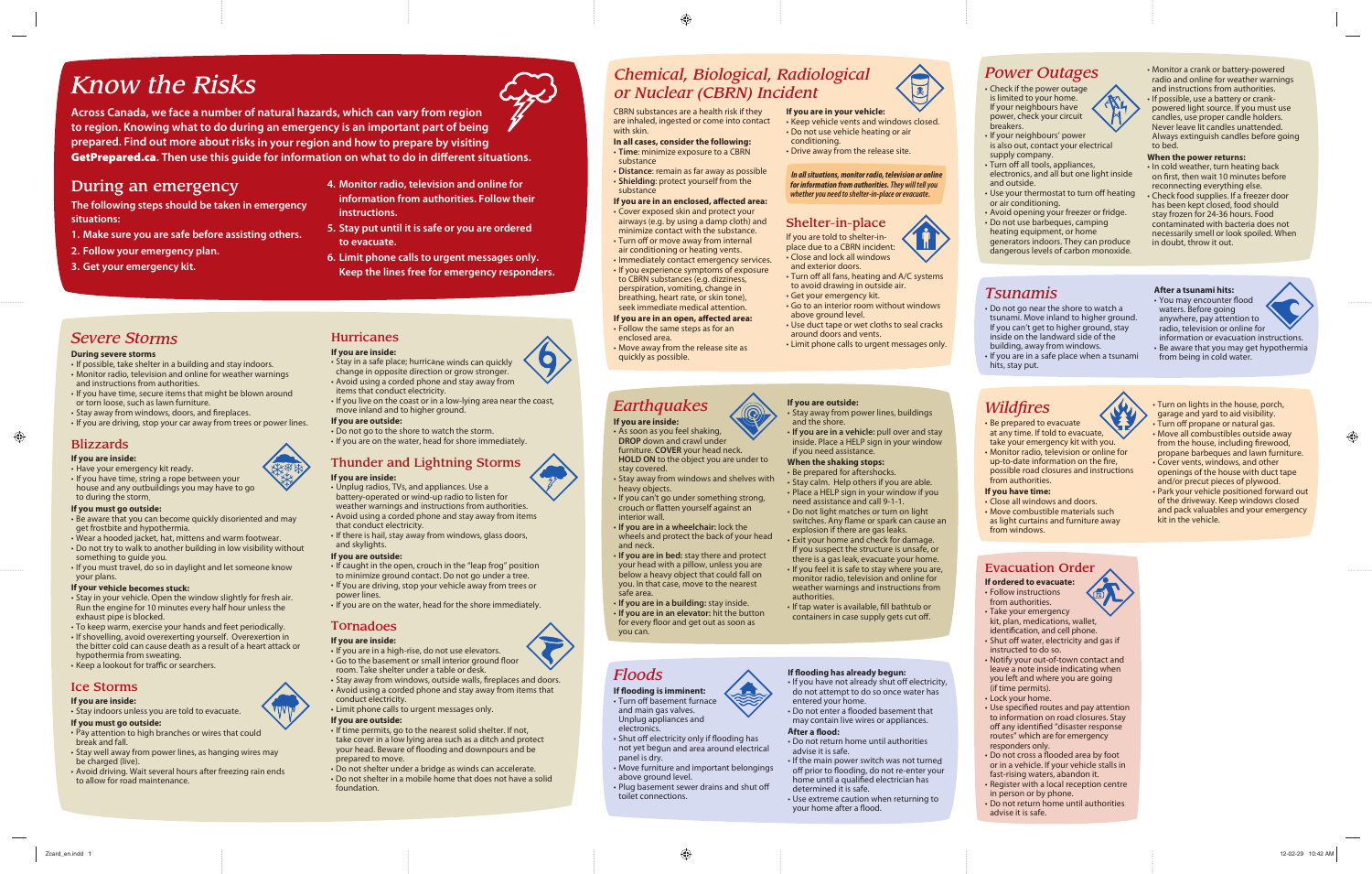### Emergency Numbers

During an emergency monitor radio, television and online for information from authorities. Call 9-1-1 (where available) to report a fire, a crime, or to save a life. For non-emergency calls, use the 10-digit number in your local phone directory:

| Ambulance:                        |  |  |
|-----------------------------------|--|--|
| Police:                           |  |  |
| Fire:                             |  |  |
| <b>Family Contact Information</b> |  |  |
| Name:                             |  |  |
| Phone:                            |  |  |
|                                   |  |  |
| Name:                             |  |  |
| Phone:                            |  |  |

Name: Phone:

### **Out-of-Town Emergency Contact**

| Name:                  |  |
|------------------------|--|
| Home:                  |  |
| Work:                  |  |
| Cell:                  |  |
| Email:                 |  |
| <b>Street address:</b> |  |

### **Other Emergency Contacts**

| Doctor:         |  |
|-----------------|--|
| Veterinarian:   |  |
| Poison control: |  |
| Pharmacy:       |  |



### Emergency Kit List

• **Identify your pet.** If you become separated from your pet during an emergency, their identification may be the only way to find them. Make sure each animal wears a collar and identification tag at all times.

- ❑ Water at least 2 litres per person per day
- □ Food that won't spoil, such as canned food, energy bars and dried foods
- ❑ Manual can opener
- $\Box$  Crank or battery-powered flashlight (and extra batteries)
- □ Crank or battery-powered radio (and extra batteries)

### ❑ First aid kit

□ Food and water for at least 72 hours (4L/day per average dog, 1L/day per

- ❑ Extra keys (vehicle and home)
- ❑ Cash in smaller bills, and change for payphones
- $\Box$  A copy of your emergency plan and contact information
- □ Special items such as prescription medication, infant formula, and equipment for people with disabilities

### My emergency kit is located: Next update (one year from now):

 $\Box$  Bowls and can opener for food ❑ Newspaper, paper towels, plastic bags, litter, and/or litter box ❑ Special medications, dosage, and veterinarian's contact information  $\Box$  Pet file (including recent photos of the animal, your emergency numbers, contact information for friends who could house your pet, copies of any licenses, and

### Keeping in Touch in Emergencies

### Emergency Preparedness for Children

Pets and Service Animals

*Preparing for emergencies* The following steps will help keep

pets safe.

**Pet emergency kit**

 $\Box$  ID tag and collar

average cat)

 $\Box$  A sturdy crate or carrier  $\Box$  A strong leash or harness

**Visit GetPrepared.ca to complete an emergency plan online. Then, fill in key information in this booklet for quick access.** 

vaccination records)

 $\Box$  A pet first-aid kit □ Blanket and toy

• **Plan for evacuations.** The best way to protect your pet in an emergency is to bring it with you. Most evacuation shelters will only accept service

- Opt-in to a notification system if offered by your local emergency management offices. To find out if your community offers such services, contact your local emergency management organization.
- Include these sites in your emergency plan and bookmark them for quick access:
- **Public Safety Canada**'s website on emergency preparedness, www.GetPrepared.ca and the mobile version, m.GetPrepared.ca
- **Canadian Red Cross:** www.redcross.ca
	- **Environment Canada:** www.ec.gc.ca
	- **St. John Ambulance:** www.sja.ca

animals. Make a list of where your pet can be taken in case you need to evacuate. This list can include:

– Hotels that accept animals even during

emergencies





- **Keep your pet inside during severe weather.** Animals are very sensitive to sudden changes in temperature and often isolate themselves when scared. Never leave a pet outside or tethered during a storm.
- **Separate cats and dogs.** Keep smaller pets such as hamsters away from larger animals. Stress can lead to unusual behaviour.
- Keep newspaper inside for hygiene purposes and feed your pet wet food in order to reduce the amount of water it may need.
- **If ordered to evacuate**, try to take your pet with you. If you must leave your pets in the house, do not tether or cage them. Leave a sign in the window and a note on the door indicating what animals are inside. Provide water and food in timed dispensers. Leave toilet seats up.

## *Make a Plan*



**Every household needs an emergency plan. It will help you and your family know what to do in an emergency – and it only takes 20 minutes. Make the plan part of your emergency kit.**

# *Get a Kit*

**In an emergency you will need some basic supplies. You may need to get by without power**  or tap water. Be prepared to be self-sufficient **for at least 72 hours. Make sure your kit is easy to carry and everyone in the household knows where it is.** 

### Information Sources

Being able to communicate with family, friends and emergency responders during an emergency is critical. However, keep in mind that everyday communication devices may not work properly during an emergency.

- 
- Keep extra batteries or a charger for your mobile device in your emergency kit. Consider getting a solarpowered, crank, or vehicle phone charger, or if you do not have a cell phone, keep a prepaid phone card in your kit.
- If you have been evacuated and have callforwarding on your home phone, use it to forward calls to your cell phone.
- If you do not have a hands-free device in your car, stop driving or pull over to the side of the road before texting, making a call or using the device.
- Keep your contacts up to date on your phone, email and other channels.
- Note, cordless phones rely on electricity and will not work during a power outage. If you have a landline, keep at least one corded phone in your home.
- **The Salvation Army:**  www.salvationarmy.ca – **The Canadian Hurricane Center:**  www.ec.gc.ca/ouragans-hurricanes – Your local emergency management agency • Sign up to receive regular safety tips from GetPrepared.ca. • Follow Public Safety Canada and GetPrepared on Twitter: – **Public Safety Canada:** @Safety\_Canada – **GetPrepared:** @Get\_Prepared
	- Your local emergency management organization may also use Twitter
- If possible, use non-voice channels like text messaging, email or social media, as these use less bandwidth than voice communications and may work even when phone service has been disrupted.
- If you must use a phone, keep your conversation brief and convey only vital information. Keeping your calls short also saves the battery life of your mobile phone.
- If you are unable to complete a call, wait 10 seconds before redialing to help reduce network congestion.
- ❑✓
	- *During an emergency*

#### **Additional tips for smartphones**

- Save your safe meeting location(s) on your phone's mapping application.
- Conserve your battery by reducing the screen's brightness and closing apps you are not using.
- To reduce network congestion immediately after an emergency, avoid using your mobile device to stream videos, download entertainment, or play video games.

### *Helping kids prepare for emergencies*

- Teach them about natural hazards like earthquakes, hurricanes, tornadoes, severe thunderstorms, ice storms, and blizzards – and what to do when they occur.
- Make a family emergency plan, and prepare an emergency kit together.
- Teach your kids what to do in case  $of a fire.$
- Make sure your kids know what to do at school if an emergency happens.

### *Helping kids cope*

Children in particular can feel the stress  $\text{deeply}$  – and may react in different ways. The key to helping your children cope is simply by being there and making them feel safe.

- Take their fears seriously and tell them that it's okay to be scared.
- Explain the events as best you can and acknowledge what's frightening about what happened.
- Tell your kids what you think and feel. Doing so helps them feel less alone if they know that their feelings are similar to yours.
- Maintain familiar routines, like mealtimes and regular bedtime hours.
- While parents can play a huge role in helping children deal with anxiety, it may be helpful to talk to a professional such as a psychologist or social worker, who can help children understand and cope with their emotions.

#### **Did You Know...**

Younger children may cry, whine or wet the bed in emergency situations. Older children may experience an intense fear of injury or separation anxiety. Other common reactions include a fear of the dark, physical pain and eating or sleeping problems.



*Sign up for Direct Deposit and electronic*  **banking through your financial institution** *so you can access your funds and make electronic payments from wherever you are. For more information on how to stay safe online, visit GetCyberSafe.ca.*



- 
- 
- 
-